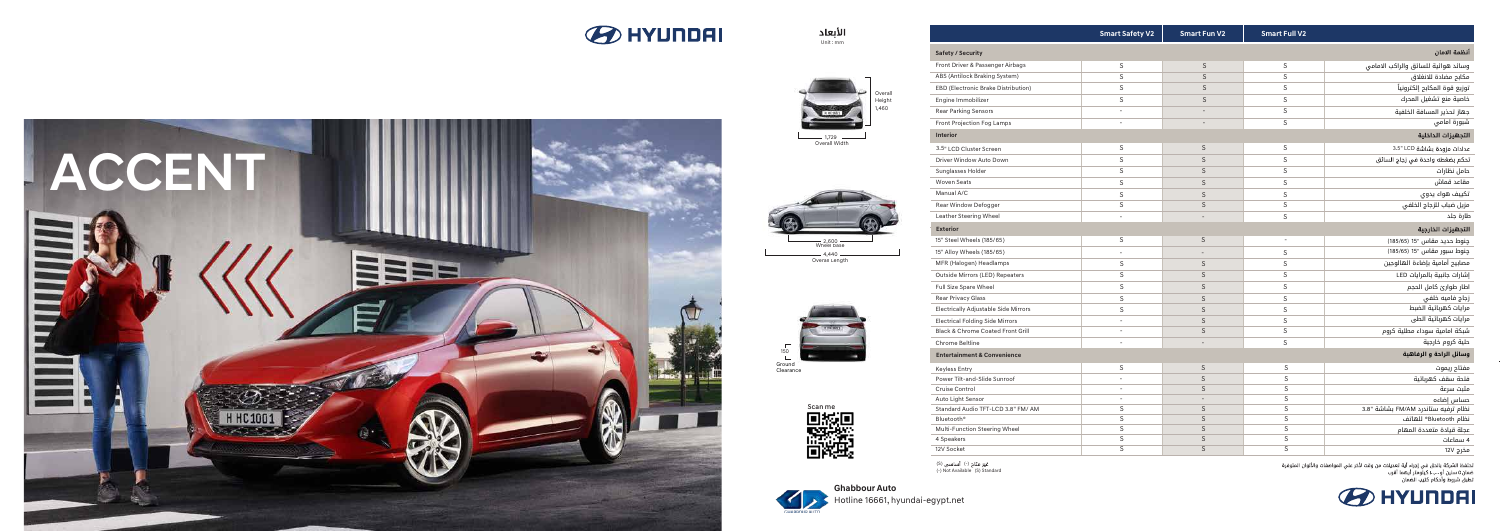

**تطور شامل أم ثورة؟**<br>تتميـز أكسـنت بتصميـم عصـري وكفـاءة عاليـة تعتمـد علـى تقنيـه متطـورة كفيلـه بـأن تلفـت الأنظـار<br>وتحوز على الإعجاب أينما حلت وتجولت. فالشبك الأمامي اللافت بتصميمه الجريء والمتشابك ومظهره<br>الكرومـي يكشـ . . .















Phantom Black X5B Starry Night UB7 Fiery Red R4R Alpha Blue U3R Titan Gray R4G Typhoon Silver T2X Polar White PWT



. وقد أضاف تصميمها الجريء والعصري مظهرا متطورا وحضورا بارزا . تبرز هده السيارة بخطواتها الجريئه وتوفر اداءً استتنائيا. . تعكس السيارة اكسنت شغف شركه هيونداي الدائم بالتفوق الهندسي.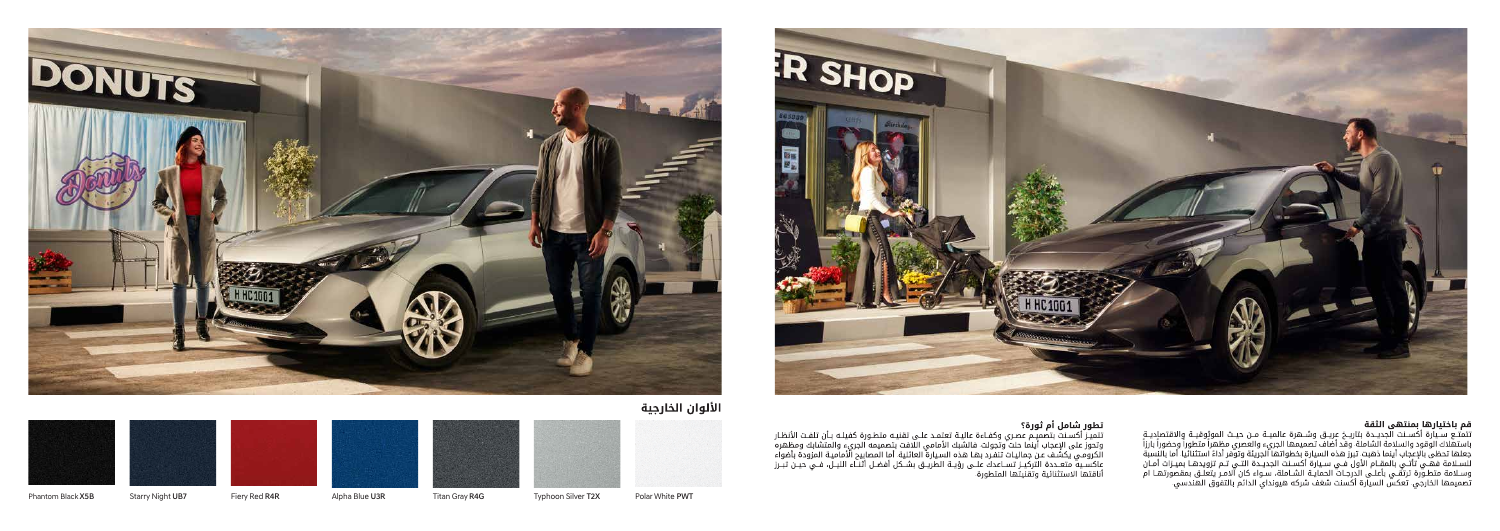

## لا مجال لإضاعة الوقت

توفر مقصوره أكسنت المجهزة بأفضل وأرقى وسائل الراحة رحابة مثاليه للاسترخاء بينما تمنحك فرصة لإنجاز أعمالك . ايضاً لا سيما انها مزودة بأحدث التجهيزات لعزل ضوضاء الطريق وصوت الرياح. ومنحك أرقي مستويات الهدوء والسكينة ً . بمجرد أن تغلق أبوابها تنطلق الى وجهتك. ولكي تبقى على تواصل دائم مع الآخرين أثناء تواجدك على الطريق. .



| <b>Dimensions &amp; Weight</b>         |                                    | الأبعاد و الأوزان                    |
|----------------------------------------|------------------------------------|--------------------------------------|
| Length (mm)                            | 4,440                              | الطول الكلى (مم)                     |
| Width (mm)                             | 1,729                              | العرض الكلى رمم)                     |
| Height (mm)                            | 1,460                              | الارتفاع الكلى (مم)                  |
| Wheelbase (mm)                         | 2,600                              | قاعدة العجلات رمم)                   |
| Ground Clearance (mm)                  | 150                                | ارتفاع المركبة عن الارض (مم)         |
| Cargo Volume (L) - VDA                 | 480                                | السعة التخزينية لصندوق الامتعة رلتر٬ |
| Fuel Tank (L)                          | 45                                 | سعة خزان الوقود (لتر)                |
| Curb Weight (KG)                       | 1,161                              | الوزن الصافي (كجم)                   |
| Gross Weight (KG)                      | 1,570                              | الوزن الإجمالي (كجم)                 |
| <b>Suspension, Brakes and Steering</b> |                                    | نظام التعليق والمكابح                |
| <b>Front Suspension</b>                | <b>McPherson Strut</b>             | نظام التعليق الامامي                 |
| <b>Rear Suspension</b>                 | CTBA (Coupled torsion beam axle)   | نظام التعليق الخلفي                  |
| <b>Steering Type</b>                   | MDPS (Motor-Driven Power Steering) | نوع التوجيه                          |
| <b>Front Brakes</b>                    | <b>Ventilated Discs</b>            | المكابح الامامية                     |
| Powertrain                             |                                    | القدرة و الأداء                      |
| Engine Capacity (L)                    | 1.4L MPI-DOHC                      | السعة اللترية (L)                    |
| Power (HP/RPM)                         | 99/6,000                           | اقصى قوة حصانيه (Hp/Rpm)             |
| Torque (NM/RPM)                        | 132 / 4,000                        | اقصی عزم (Nm /Rpm)                   |
| Transmission                           | 6SP-AT                             | ناقل حركه أتوماتيك 6 سرعات           |

●

• ضمان ه سنين أو ١٠٠,٠٠٠ كيلومتر أيه<br>• تطبق شروط وأحكام كتيب الضمان

.

١٠ سنوات \*\* العمر الافتراضي: